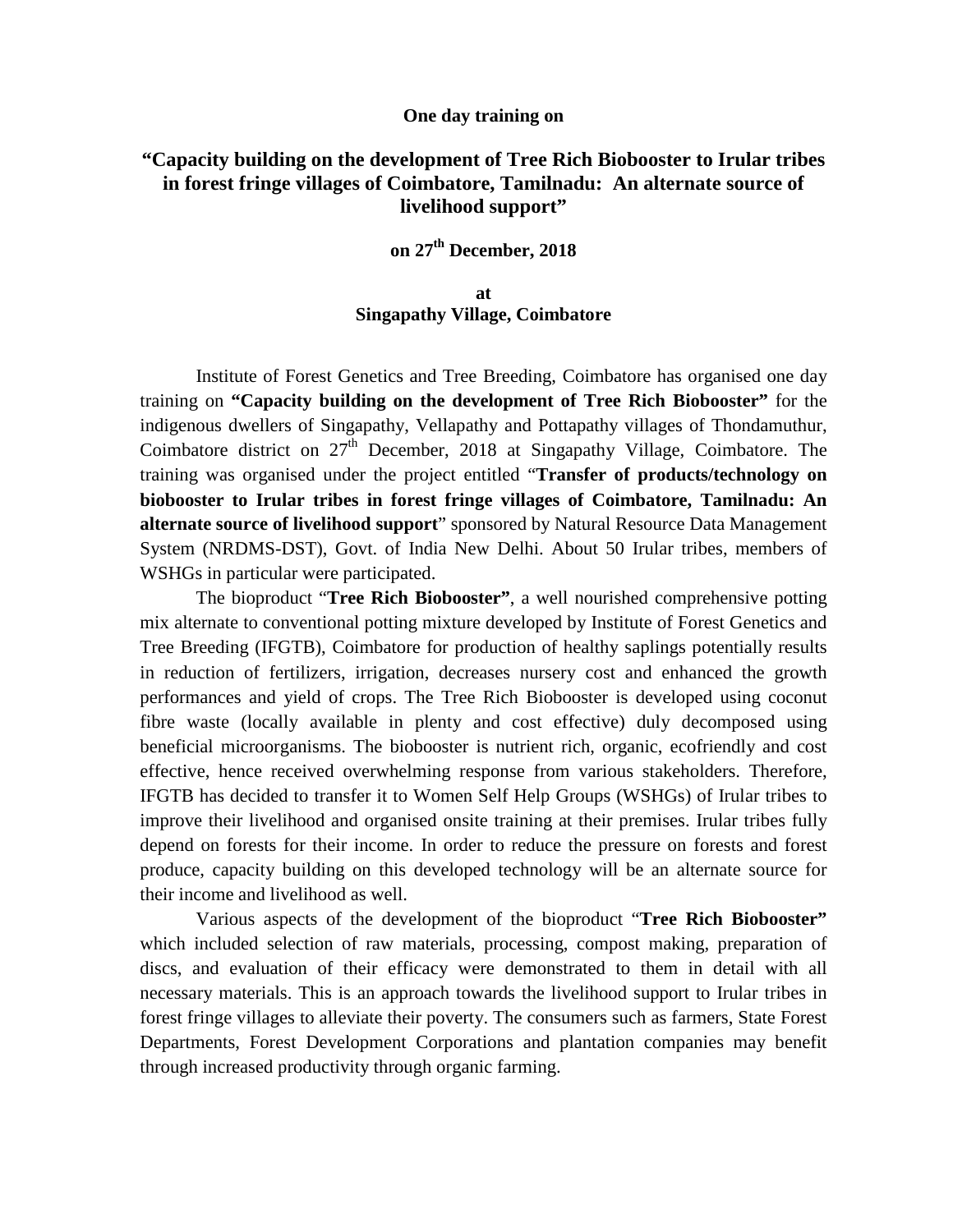Dr. S. Murugesan, Scientist-G and Group Coordinator Research inaugurated the training and insisted the WSHGs to enhance their skills through such trainings to become entrepreneur and to generate their own source of income for the uplift of their standard living, children education and their family wealth as well. He also assured that this training will be startup programme for the upcoming scale up project in which forming a cluster of five such villages and linkage will also be established for market. He also judged the interest of the tribes towards the technology and further improvement in their skill. Dr. N. Senthilkumar, Scientist É, Head, Division of Chemistry and Bioprospecting and the Training Co-ordinator briefed the importance of the training and insisted the trainees to learn each and every step of the technique with respect to preparation of the product thoroughly and promote the technology for their income generation and livelihood. A detailed demonstration was given to the trainees utilizing the raw materials necessary for the product preparation. A research team consists of Smt. R. Sumathi, Smt. K.S. Rathinam, Shri R. Sathish Kumar, D. Suresh Babu and S. Rampriya was involved in imparting the training and the training programme concluded with the formal vote of thanks by Smt. R. Sumathi, ACTO.



**Dr. S. Murugesan, Scientist -G & Group Co ordinator Research addressed the trainees**